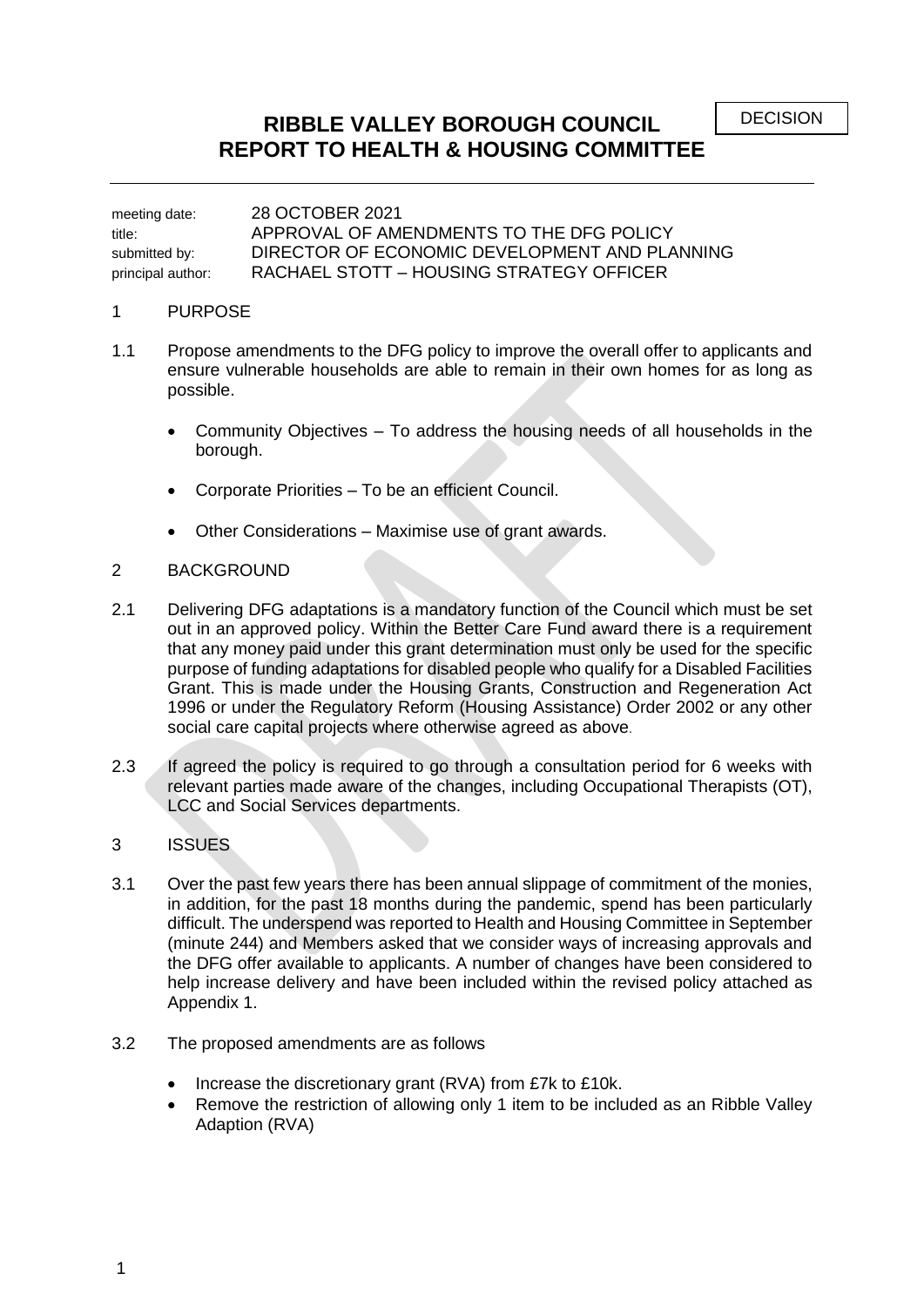- Include the option to use trained assessors for assessing minor adaptations to remove the requirement for OT assessments on non-complex cases.
- 3.2 It is considered by introducing these measures the programme will see an increase in the opportunity for qualifying residents to access the grants, improving services for the local community and addressing the desire to increase delivery.
- 4 RISK ASSESSMENT
- 4.1 The approval of this report may have the following implications:
	- Resources The Better Care fund allocated annually supports DFG delivery in the borough. The measures proposed will be contained within existing ring-fenced capital budgets and will continue to be regularly monitored.
	- Technical, Environmental and Legal There will be training costs to enable staff to become trained assessors and increased time in carrying out assessments.
	- Political Providing an efficient and responsive service is essential for this mandatory function.
	- Reputation Vital that the funding is utilised effectively and awarded to give the best value.
	- Equality & Diversity The service is accessible for all qualifying residents and promoted to ensure maximum access.

#### 5 **RECOMMENDED THAT COMMITTEE**

- 5.1 Approve the proposed amendments to the policy and that the revised document be subject to appropriate consultation.
- 5.2 Delegate consideration of the consultation responses to the Director of Economic Development and Planning, in consultation with the Chair and Vice Chair of this Committee, and subject to there being no issues raised, adopt and publish the policy as soon as practicable.

RACHAEL STOTT NICOLA HOPKINS

HOUSING STRATEGY OFFICER DIRECTOR OF ECONOMIC DEVELOPMENT AND PLANNING

For further information please ask for Rachael Stott, extension 3235.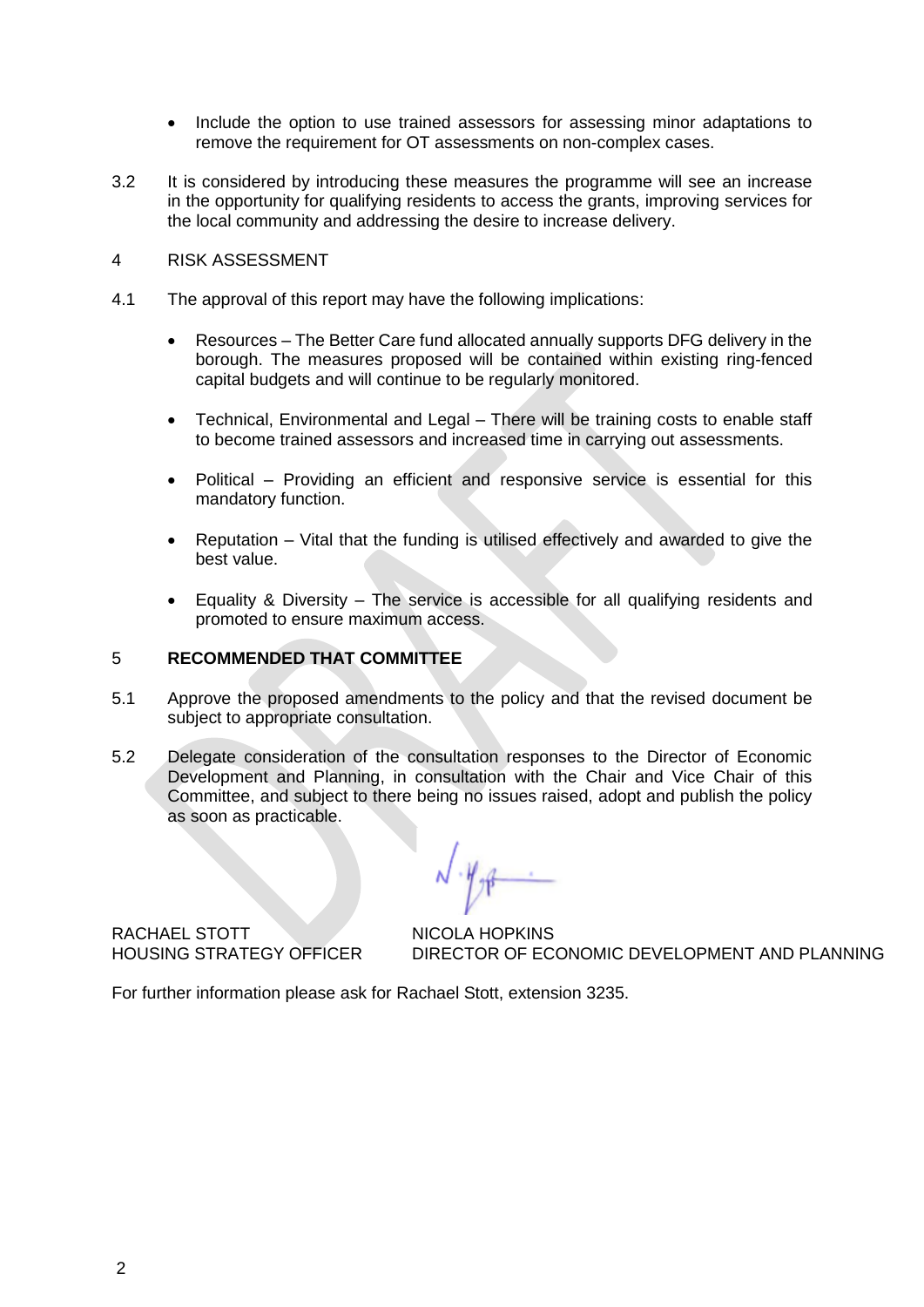

# Ribble Valley<br>Borough Council

www.ribblevalley.gov.uk

# **Proposed amended Discretionary Disabled Facilities Grant Policy**

**Housing Grants, Construction and Regeneration Act 1996**

**The Regulatory Reform (Housing Assistance) (England and Wales)** 

**Order 2002**

Reviewed October 2021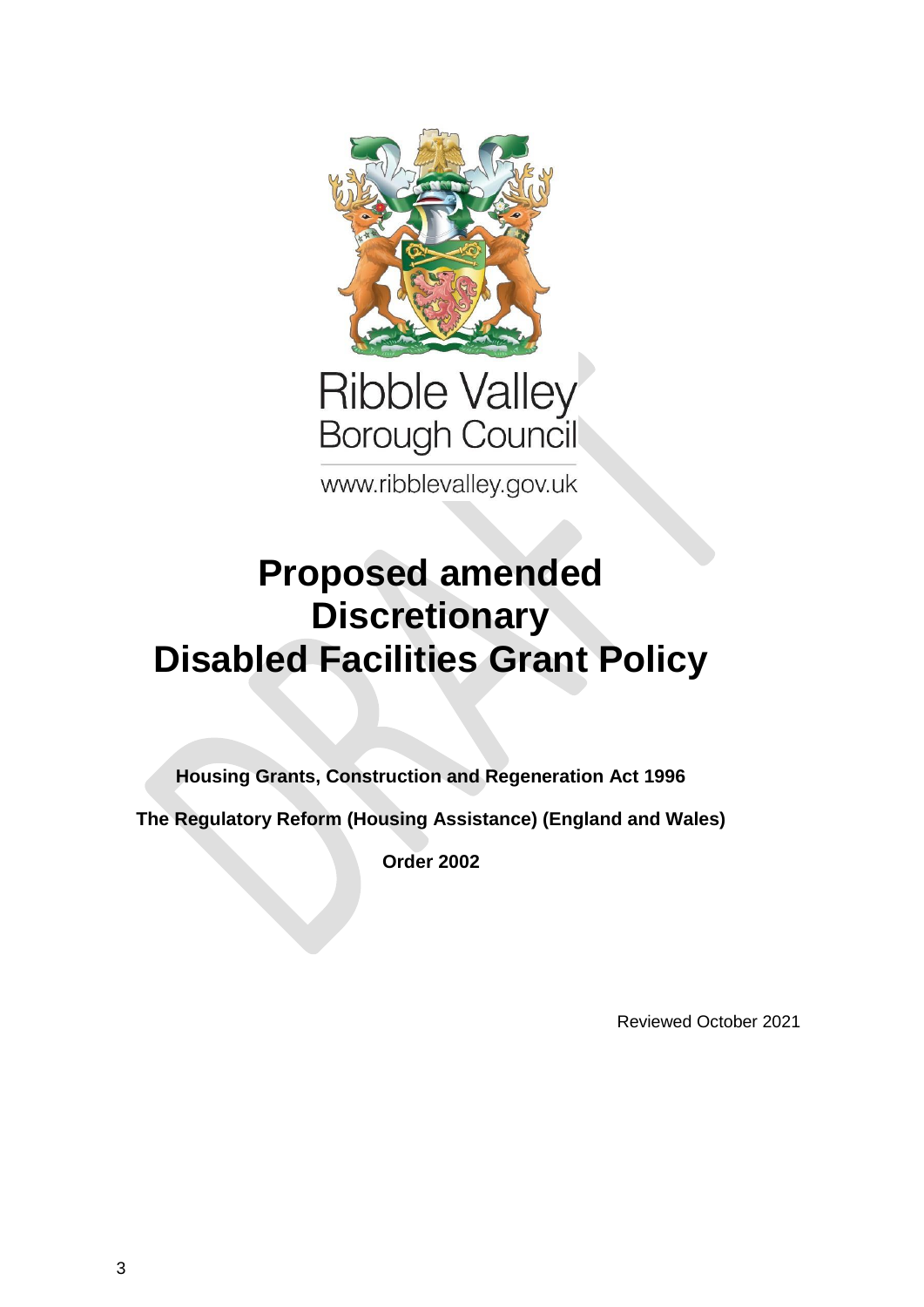## **1. Introduction**

Housing is a key determinant of health and poor housing is directly linked to poor health. This disabled facilities grant policy details the financial assistance that the Council aims to provide to support improvements to enable disabled occupants to remain in their own home through the use of the Better Care Fund allocation.

The Council is required to adopt a Discretionary Disabled Facilities Grant Policy which sets out how it intends to use its discretion to develop schemes having regard to the needs of the Borough, the availability of funding, and the Council's priorities.

This Discretionary Disabled Facilities Grant Policy forms part of the Council's over-arching Housing Strategy. This policy was first adopted January 2018 and has proved to be successful in supporting the householder to maintain independent living.

## **2. Aims and priorities**

Improving the housing conditions across the Borough will support improvements in health and well-being as well as having a positive impact on the quality of local neighbourhoods, particularly for those residents who are vulnerable and cannot access their homes and gardens due to their disability.

This policy sets out in greater detail our offer to disabled occupants and their families. It also details to local Councillors, local residents and our stakeholders how we will work to maintain and improve the provision of adapted property across the borough.

Appendix 1 details the assistance schemes that the Council intends to offer during the life of this policy and sets out specific eligibility criteria relating to each scheme.

The health and well-being of disabled and vulnerable residents is often compromised due to their homes not meeting their specific needs, and this can impact on their ability to live with dignity in their homes. The need for any adaptation will be assessed by an Occupational Therapist unless it is a non- complex medical condition and then a trained trusted assessor may carry out the assessment.

## **3. Disabled Facilities Grants**

The Council has a statutory obligation to administer mandatory Disabled Facilities Grants (DFGs) to provide aids and adaptations to enable disabled residents to live independently within their own homes.

The eligibility requirements, scope of works, and the general requirements governing mandatory DFGs are prescribed and the Council is unable to deviate from these requirements.

The Council is required to administer Disabled Facilities Grants to all eligible applicants irrespective of their tenure, and the Council aims to work collaboratively with housing associations to fund aids and adaptations within social housing wherever possible to ensure everyone has the same opportunity to have their home adapted.

In some cases the use of Disabled Facilities Grants is able to assist with reducing the length of stay in hospital and facilitating a quick return to home. This also reduces the demand for residential care placements.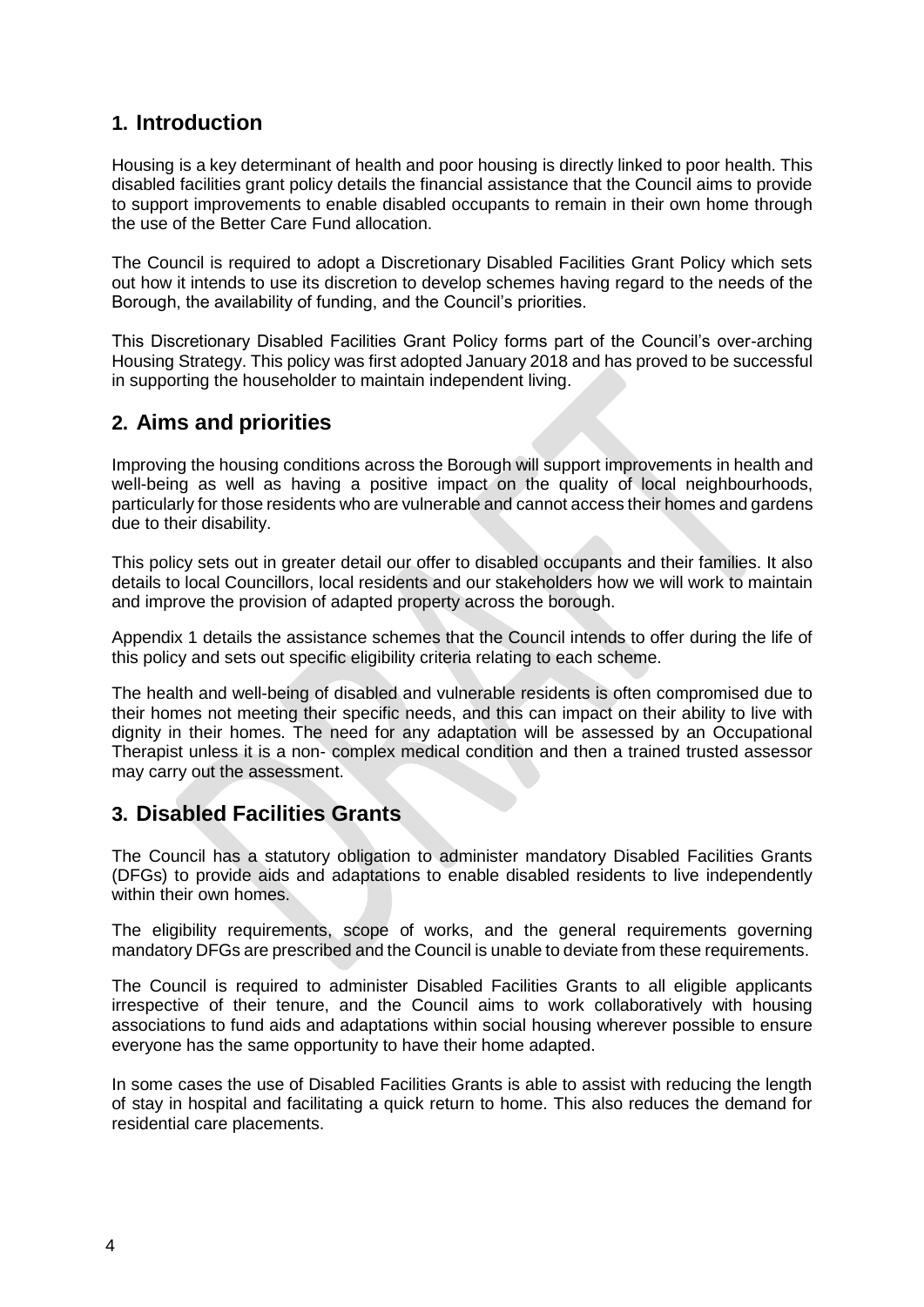# **4. Discretionary Top-up Grant**

The Council have agreed to use discretionary powers to provide in eligible cases a top-up award in addition to the £30,000 mandatory grant. In more complex cases the work required often goes over the mandatory grant award maximum. This top-up of a maximum of £25,000 will assist to provide all the required work identified by the Occupational Therapist. In addition to this, the 10% administration fee will also be eligible for the discretionary grant. The additional £25,000 can only be accessed where the full £30,000 of mandatory grant has been utilised. The discretionary element will be registered as a land charge if the works include alterations to the property on owner occupied properties and, in the event the property is sold within a 10 year period, the Council require repayment. \* Please see exception policy. In exceptional circumstances where more than one DFG is approved, more than £25,000 may be registered.

The availability of the top-up grant is at the discretion of the Council and subject to availability of funding. Any applications for the discretionary top up over £10,000 will be considered by the Chair of Health and Housing Committee and the Director of the service.

#### **5. Ribble Valley Adaptation Grant**

For some households the means testing requirement makes them not eligible for assistance. This often means the works are not carried out or don't fully meet the person needs. The Ribble Valley adaptation allows a grant to provide 2 items and the associated works to address the needs of the applicant as recommended by the Occupational Therapist up to a maximum of £10,000. This will fund the cost of 2 items prioritised by the Occupational Therapist. Where the RVA is providing the calculated contribution, the applicant will still be eligible for further items to be provided as a DFG. The applicant can then choose as to whether they fund the remaining works themselves. The full grant will be registered as a land charge if the works include alterations to the property on owner occupied properties and, in the event the property is sold within a 10-year period, the Council require repayment. \* Please see exception policy.

The availability of the Ribble Valley Adaptation Grant is at the discretion of the Council and is subject to the availability of funding.

#### **6. Review of the policy**

The ability to provide Discretionary Top up and Ribble Valley Adaptation grants will be reviewed quarterly with regard to financial capacity to award the discretionary element. Mandatory grants will take priority.

The provision of Discretionary Top up and Ribble Valley Adaptation DFGs will be reported to each Health and Housing Committee.

The policy will be reviewed annually by the Health and Housing Committee.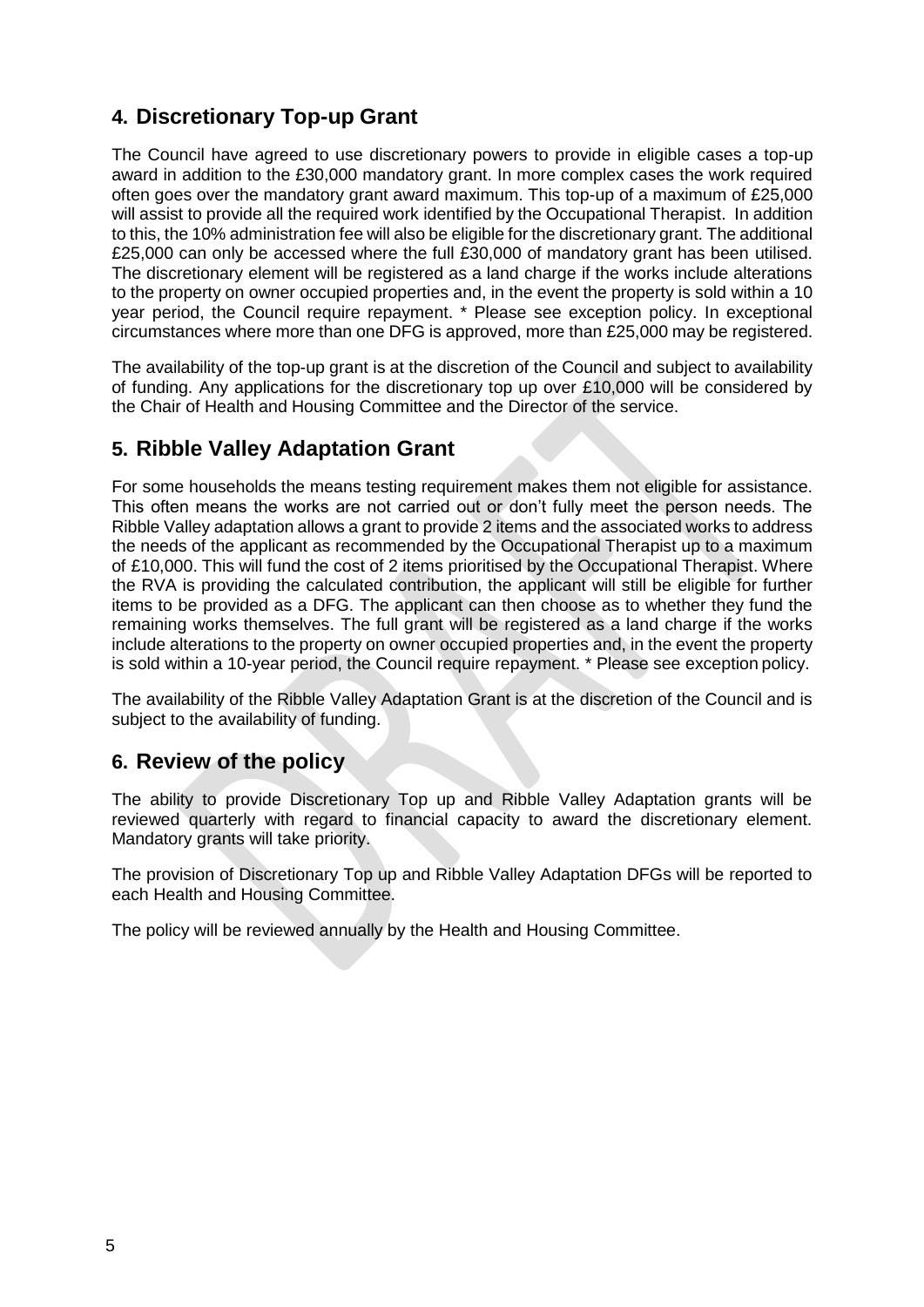| <b>Scheme</b>                                                  | <b>Assistance</b><br><b>Available</b>                                                                                      | <b>Purpose</b>                                                                                                                             | <b>Scope of Assistance</b>                                                                                                                                                                                                                                                                                                                                                                                                                                                                                                                                                                                            | <b>Eligibility</b>                                                                                                                                                                                                                                                                                        | <b>Scheme Conditions</b>                                                                                                                                                                                                                                                                                                                                                                                                                                                                                                                                  |
|----------------------------------------------------------------|----------------------------------------------------------------------------------------------------------------------------|--------------------------------------------------------------------------------------------------------------------------------------------|-----------------------------------------------------------------------------------------------------------------------------------------------------------------------------------------------------------------------------------------------------------------------------------------------------------------------------------------------------------------------------------------------------------------------------------------------------------------------------------------------------------------------------------------------------------------------------------------------------------------------|-----------------------------------------------------------------------------------------------------------------------------------------------------------------------------------------------------------------------------------------------------------------------------------------------------------|-----------------------------------------------------------------------------------------------------------------------------------------------------------------------------------------------------------------------------------------------------------------------------------------------------------------------------------------------------------------------------------------------------------------------------------------------------------------------------------------------------------------------------------------------------------|
| <b>Mandatory</b><br><b>Disabled</b><br><b>Facilities Grant</b> | Maximum<br>assistance<br>per<br>application:<br>Statutory<br>maximum:<br>£30,000<br>from Better<br>Care Fund<br>allocation | Assistance to:<br>Meet the Council's<br>statutory obligation to<br>assist disabled<br>residents to live<br>independently in their<br>homes | Aids and adaptations to:<br>a) be recommended by<br>an Occupational<br>Therapist or a<br>trained assessor;<br>b) meet the regulations<br>governing eligibility for<br>works, including:<br>adaptations to aid<br>access into and<br>around the property;<br>■ works to ensure the<br>safety of the<br>applicant;<br>• provision of suitable<br>bathroom or sleeping<br>facilities, heating,<br>and access to<br>lighting and power;<br>• provision of suitable<br>kitchen facilities or<br>adaptation of existing<br>kitchen, and;<br>■ works to enable a<br>disabled resident to<br>care for dependent<br>residents. | <b>Applications considered</b><br>from:<br>disabled home owners;<br>a)<br>disabled tenants (both<br>$\mathsf{b}$<br>in the private and social<br>housing sectors);<br>disabled persons living<br>C)<br>at home with their<br>family, and;<br>parents or guardians of<br>$\mathsf{d}$<br>a disabled child; | Applications to include:<br>a) completed application<br>form, and;<br>b) two estimates for the<br>works in the required<br>format<br>Applications subject to:<br>a) means test through<br>standard test of<br>resources, except where;<br>the grant is approved in<br>b)<br>respect of a disabled child<br>under the age of 19<br>Works to be:<br>a) completed within 12<br>months of grant approval;<br>b) completed to the<br>satisfaction of the Council<br>10% admin is charged for<br>C)<br>the technical support and<br>administration of the grant |

# **Priority 1 – Assist disabled and vulnerable residents to remain in their homes through the provision of aids and adaptations**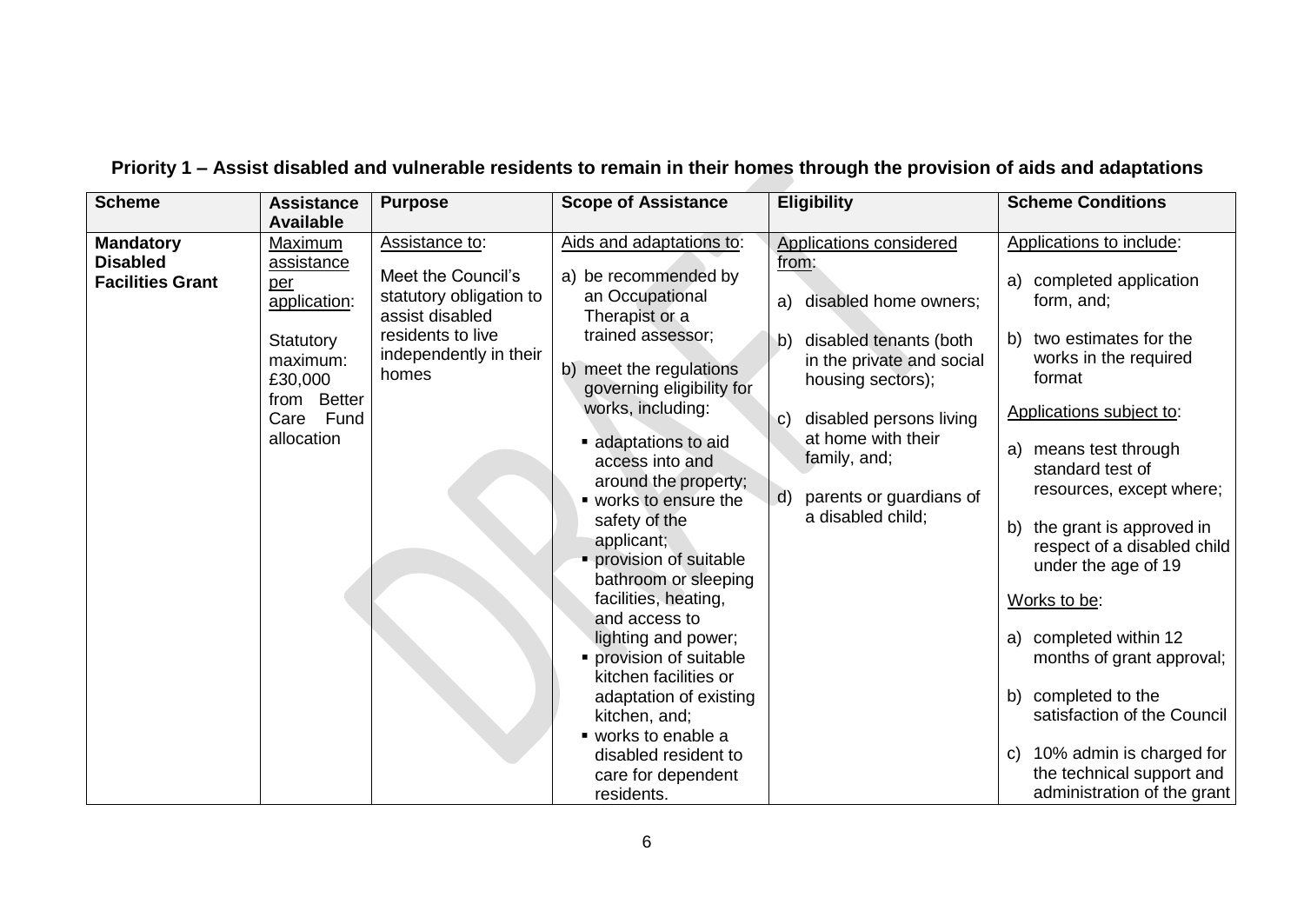| <b>Scheme</b>                                             | <b>Assistance</b><br><b>Available</b>                                                                     | <b>Purpose</b>                       | <b>Scope of Assistance</b>                                                                                                                                                                                                                                                                                                     | <b>Eligibility</b>   | <b>Scheme Conditions</b>                                                                                                                                                                                                                                                                                                                     |
|-----------------------------------------------------------|-----------------------------------------------------------------------------------------------------------|--------------------------------------|--------------------------------------------------------------------------------------------------------------------------------------------------------------------------------------------------------------------------------------------------------------------------------------------------------------------------------|----------------------|----------------------------------------------------------------------------------------------------------------------------------------------------------------------------------------------------------------------------------------------------------------------------------------------------------------------------------------------|
|                                                           |                                                                                                           |                                      |                                                                                                                                                                                                                                                                                                                                |                      | Grants in excess of £5,000<br>to be:<br>a) registered as a local<br>land charge against the<br>property if the works<br>include alterations to the<br>property on owner<br>occupied properties (ie,<br>not equipment)<br>a maximum of £10,000<br>b)<br>be repaid if the property<br>is sold, transferred, or<br>assigned within 10<br>years. |
| <b>Ribble</b><br><b>Valley</b><br><b>Adaptation Grant</b> | Maximum<br>individual<br>grant<br>£10,000 +<br>10%<br>admin<br>fee<br>Only<br>application<br>per 5 years. | Mandatory<br>As<br>per<br><b>DFG</b> | Ribble Valley adaptation<br>DFG only applicable for 2<br>and associated<br>items<br>to address the<br>works<br>needs of the applicant;<br>provision of stair lift<br>conversion bathroom to<br>wet room<br>ceiling track hoist<br>$\bullet$<br>wash only bidet<br>provision of ramps, half<br>galvanised<br>steps and<br>rails | As per mandatory DFG | All scheme conditions are<br>the<br>same as Mandatory DFG<br>above except:<br>• no means test                                                                                                                                                                                                                                                |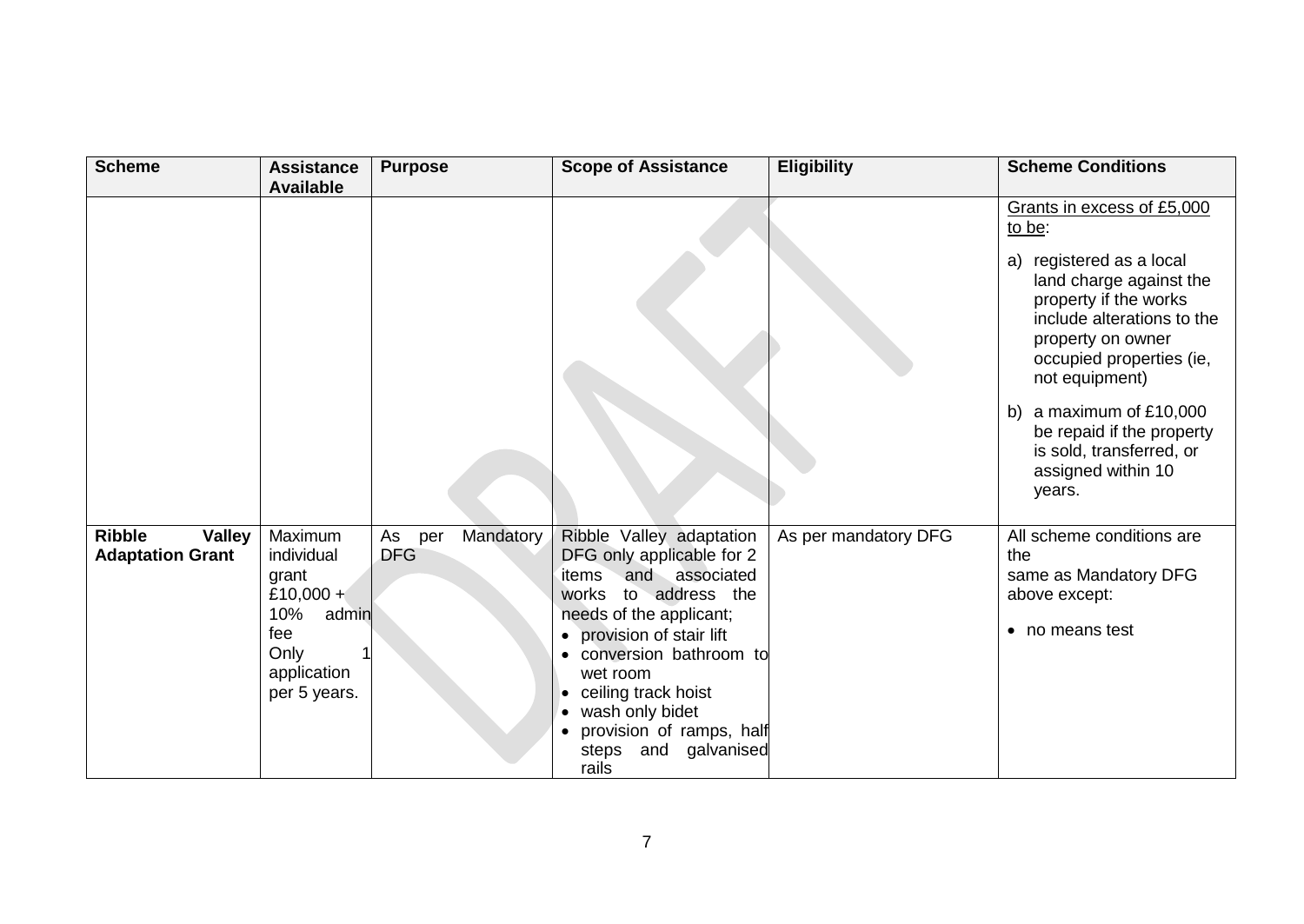| <b>Scheme</b>                                                             | <b>Assistance</b><br><b>Available</b>                                                                            | <b>Purpose</b>                                                                                                                                                                                                                                                                                                                                                                                 | <b>Scope of Assistance</b>                                                                                                         | <b>Eligibility</b>                                                                                                                                                                                                                                                                                                                                                     | <b>Scheme Conditions</b>                                                                                                                                                                                                                                                                                               |
|---------------------------------------------------------------------------|------------------------------------------------------------------------------------------------------------------|------------------------------------------------------------------------------------------------------------------------------------------------------------------------------------------------------------------------------------------------------------------------------------------------------------------------------------------------------------------------------------------------|------------------------------------------------------------------------------------------------------------------------------------|------------------------------------------------------------------------------------------------------------------------------------------------------------------------------------------------------------------------------------------------------------------------------------------------------------------------------------------------------------------------|------------------------------------------------------------------------------------------------------------------------------------------------------------------------------------------------------------------------------------------------------------------------------------------------------------------------|
|                                                                           | To be<br>funded from<br><b>Better Care</b><br>Fund                                                               |                                                                                                                                                                                                                                                                                                                                                                                                | inside<br>• access<br>or<br>outside the property<br>• Any other adaptation<br>as recommended by<br>the OT or a trained<br>assessor |                                                                                                                                                                                                                                                                                                                                                                        | • the full grant will be<br>registered as a charge<br>against the property for<br>10 years, if the works<br>include alterations to the<br>property owner occupied<br>(ie, not equipment).                                                                                                                              |
| <b>Disabled Facilities</b><br><b>Discretionary</b><br><b>Top up Grant</b> | Maximum<br>assistance<br>per<br>application:<br>£25,000<br>from Better<br>Care Fund<br>allocation<br>+ admin fee | Assistance to:<br>a) provide top-up<br>funding to meet the<br>reasonable cost of<br>aids and<br>adaptations to<br>assist the applicant<br>to live<br>independently in<br>their home, where a<br><b>Disabled Facilities</b><br>Grant is approved<br>at the statutory<br>maximum and the<br>eligible expense<br>less contribution<br>also exceeds the<br>current maximum<br>(currently £30,000). | Aids and adaptations to<br>be:<br>(As set out above for<br><b>Mandatory Disabled</b><br><b>Facilities Grants)</b>                  | Applications considered<br>from:<br>applicants for a<br>a)<br><b>Mandatory Disabled</b><br><b>Facilities Grant, where</b><br>the eligible costs of the<br>work exceed the<br>mandatory grant<br>To be approved by<br>b)<br>Chair of Health and<br><b>Housing Committee</b><br>and the Director of<br>Economic<br>Development and<br>Planning on an<br>individual basis | Applications to include:<br>a) No separate application -<br>assistance linked to<br><b>Mandatory DFG</b><br>application<br>Applications subject to:<br>means test through<br>a)<br>standard test of<br>resources, except where<br>the grant is approved in<br>b)<br>respect of a disabled<br>child under the age of 19 |